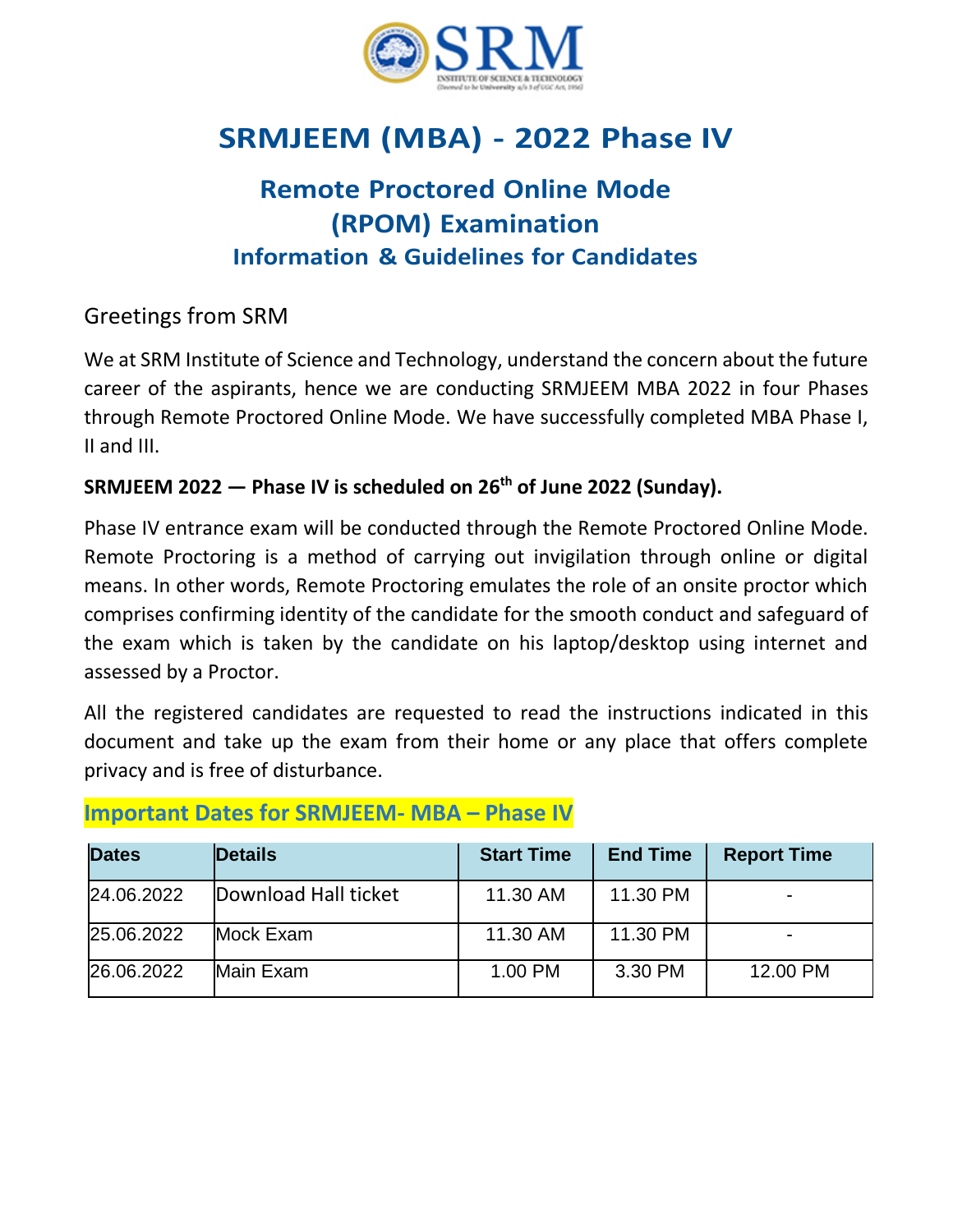### **Requirements for Remote Proctoring test**

Candidates who have registered and are ready to take the test remotely from the convenience of their location must ensure that the system in which they take the test must have the following configuration and set-up. Please follow the Instructions mentioned herewith.

Candidates are expected to maintain high level of discipline, ethics and integrity in appearing for the examination

### **Configuration of computer/ laptop**

Ensure that you have a good working system as below:

Computer - Pentium IV/Dual Core, 1GB RAM or higher, 80 GB HDD or higher, 15" colour Monitor, Keyboard, Mouse, Microsoft Windows 10 and above Antivirus Webcam and microphone

If you do not have one, you may hire/arrange one.

The candidate can also use the mobile phone for taking the exam.

#### **Internet connection**

A stable internet connection of at least 512 KBPS (1MBPS is preferred) shall be available throughout the test.

If mobile Hotspot is used for Internet connection, the candidates shall ensure that they have sufficient data balance before commencing the test.

Once the test begins, no retest will be given if the test is interrupted citing bad/no internet.

#### **Room and Environment**

This is a high stakes entrance examination of great importance and the candidate shall sit in room without any noise and disturbances

Place the computer so that your back is facing the wall and there are no devices placed in the background.

Keep the desk clear of objects, papers, books and any other electronic material like Mobile phones, tablets, laptops, etc. Ensure proper lighting (no back light) so that your face is clearly visible on the camera.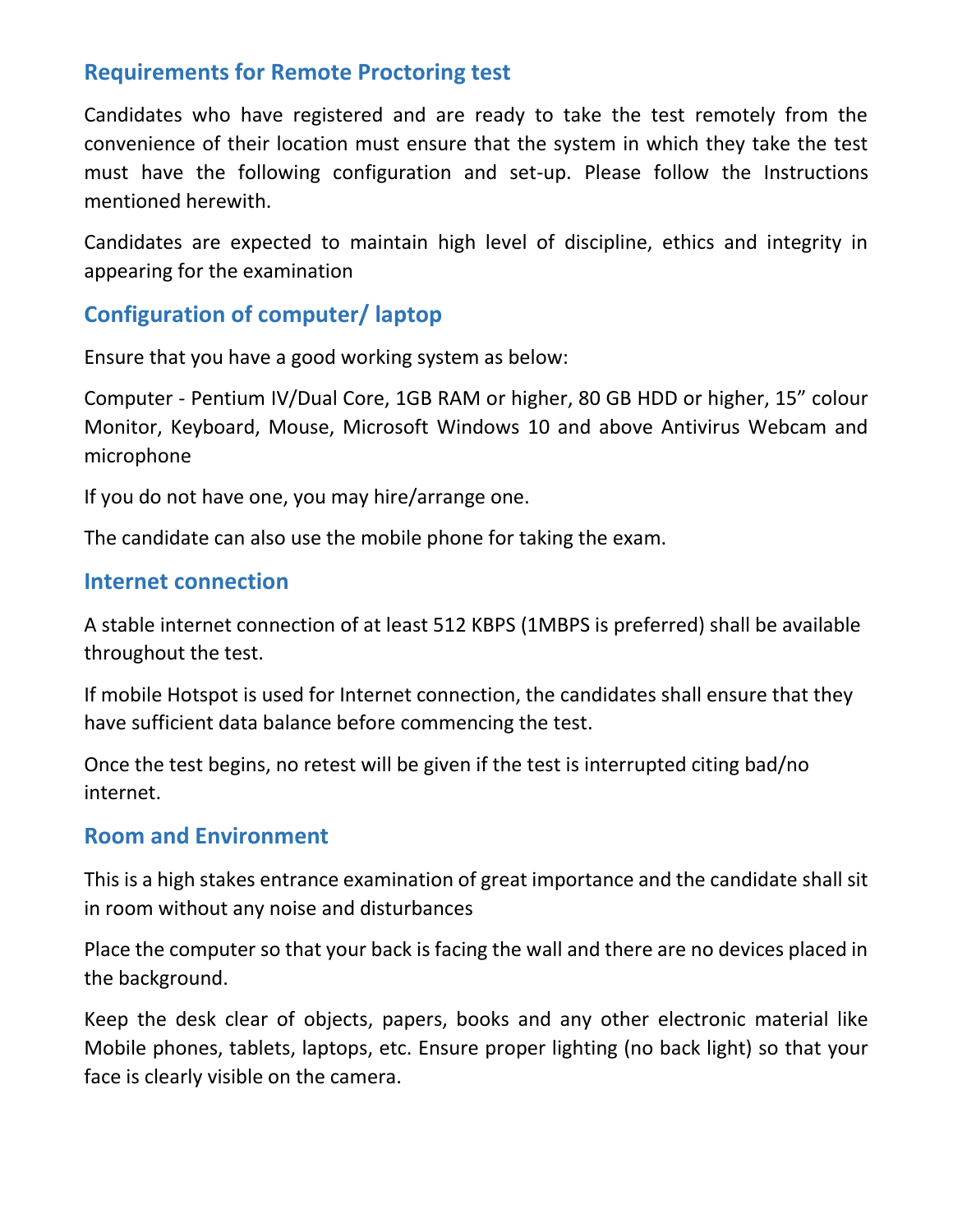No other person shall enter the room while the candidate is taking the test. If the proctor or the Artificial Intelligence system observes any additional person in the webcam view or any voices are heard, the examination may be stopped by the remote proctor.

### **Ensure that you are dressed formally.**

Please see to that you are keeping your mobile which has the number registered during the registration. Keep this handy, as your assigned proctor may give a call to you if needed. You may also contact your assigned proctor, if you are facing any problem during the course of the examination.

# **The candidates MUST avoid the following:**

- $\triangleright$  Do not take help from others
- $\triangleright$  Do not wear any blue tooth devices
- $\triangleright$  Do not read out anything loudly
- $\triangleright$  Do not leave the work station while taking the test
- $\triangleright$  Do not play radio/TV/ Music in the background
- $\triangleright$  Do not let anyone enter the room
- $\triangleright$  Do not use your phone for any purposes other than to interact with the Proctor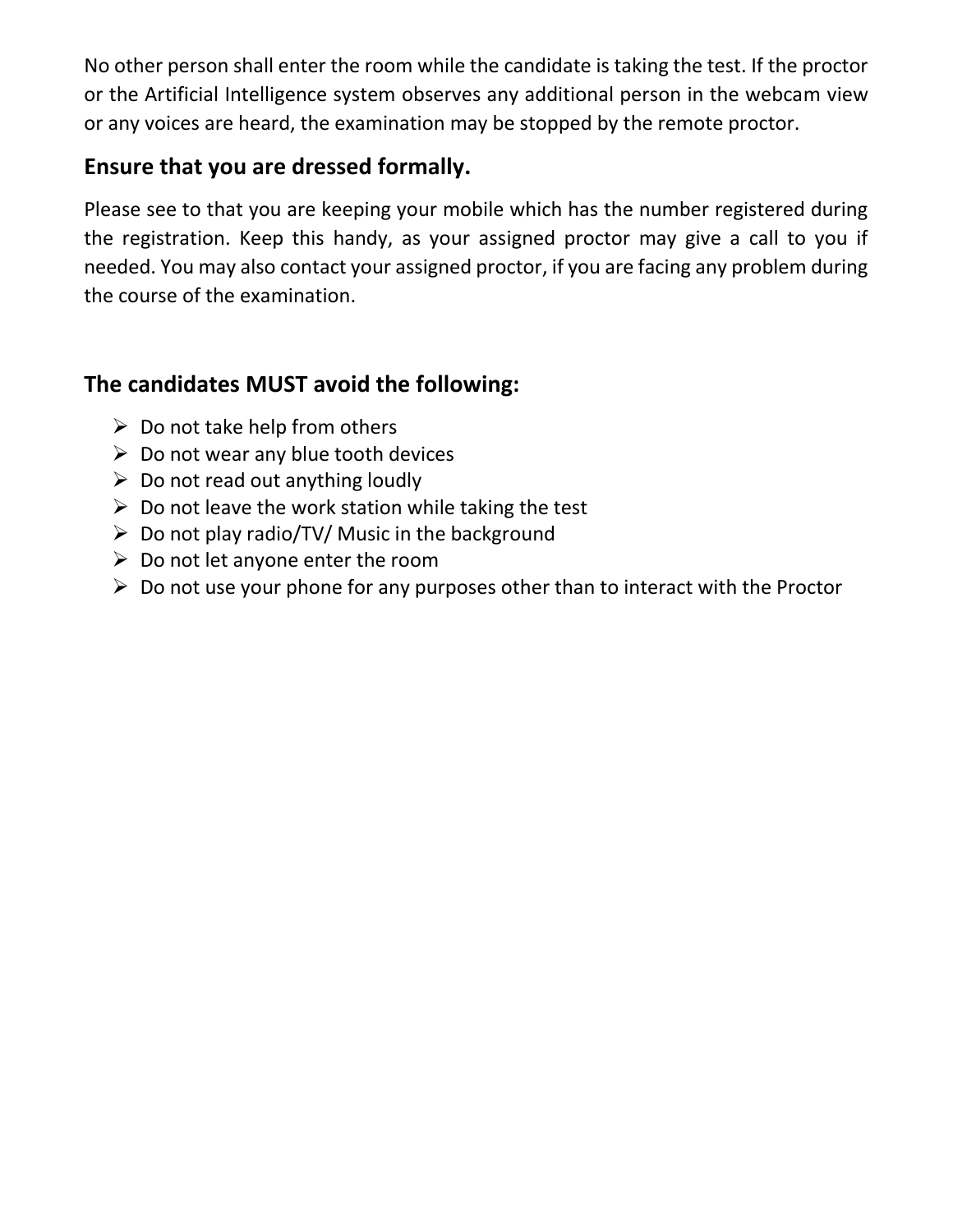**The steps involved for writing SRMJEEM- MBA Phase-IV are given below:**



# **STEP 1 - Login to Application Portal**

The candidate has to login to the application portal through the link <https://applications.srmist.edu.in/mba>

**APPLICANT NEEDS TO KEY IN HIS LOGIN CREDENTIALS (USER NAME AND PASSWORD) TO LOGIN TO HIS DASHBOARD**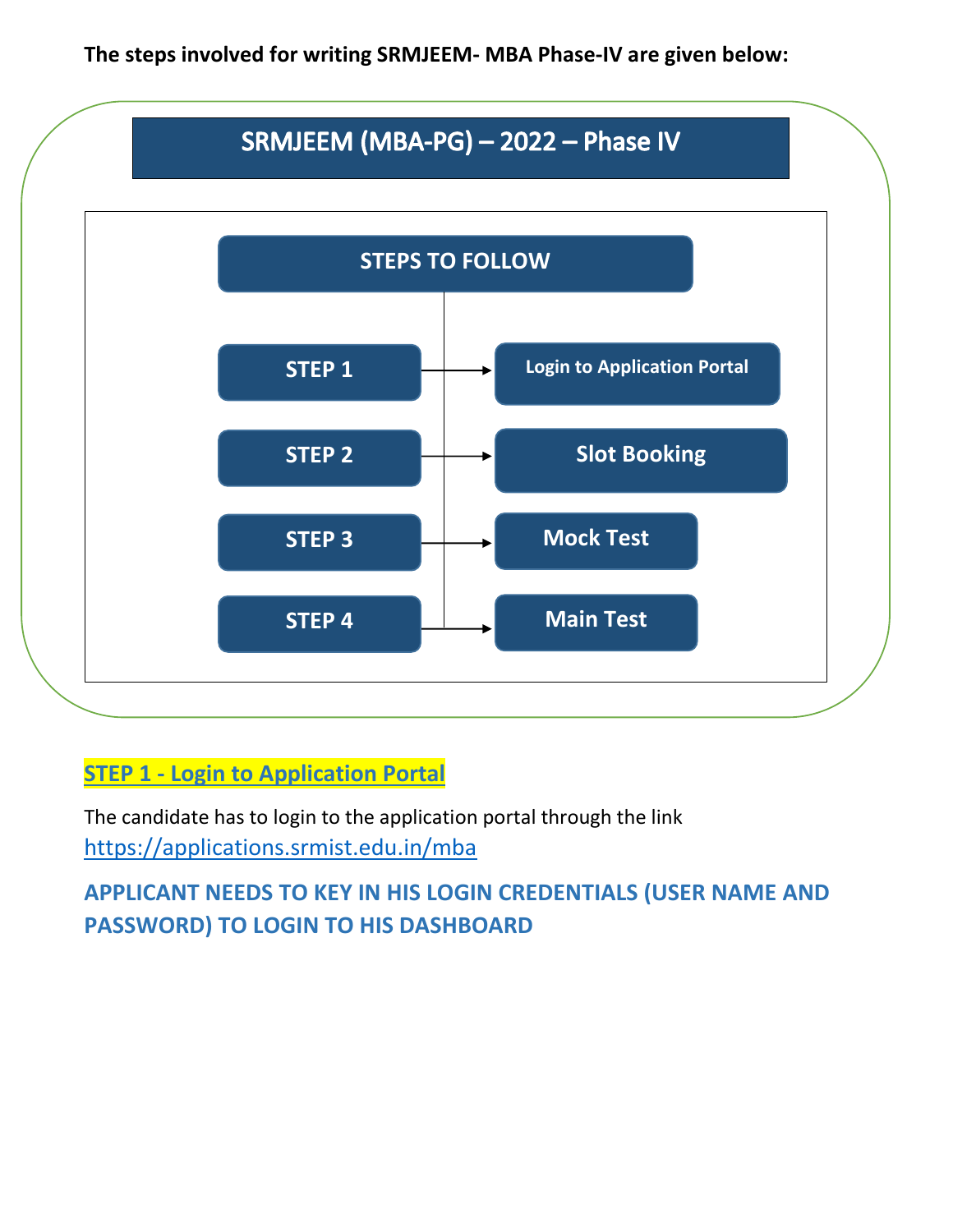

# **APPLICANT WOULD BE ABLE TO SEE "ADMISSION PORTAL" BUTTON AGAINST THEIR MBA APPLICATION FORM**

# **HE OR SHE CAN PRESS THE BUTTON TO ACCESS HIS ADMISSION PORTAL TO BOOK SLOT / TAKE EXAM / SEE RESULT ETC.**

| Dashboard                                   |                                                                                              |                              | Instruction for Online Counselling - SRMJEEE Phase II Virtual tour of SRMIST-KTR                                                                                                                                                              |  |                         |
|---------------------------------------------|----------------------------------------------------------------------------------------------|------------------------------|-----------------------------------------------------------------------------------------------------------------------------------------------------------------------------------------------------------------------------------------------|--|-------------------------|
| No<br>Application(s) In-Progress            | 01<br><b>Application(s) Completed</b>                                                        | 闫                            | <b>Application Fees</b><br>SRMJEEM (PG) PHASE 1 - 1200<br>SRMJEEM (PG) PHASE 2 - 1200<br>SRMJEEM (PG) PHASE 3 - 1200<br>SRMJEEM (PG) PHASE 1 + SRMJEEM (PG)<br>PHASE 2 - 1800<br>SRMJEEM (PG) PHASE 1 + SRMJEEM (PG)<br>ion<br>PHASE 3 - 1800 |  |                         |
| <b>Application Form</b>                     | <b>Application No.</b>                                                                       | <b>Application Submitted</b> |                                                                                                                                                                                                                                               |  |                         |
| <b>Admission Session 2022</b>               | SRMJEEM (PG) PHASE 2 + SRMJEEM (PG)<br>PHASE 3 - 1800<br>SRMJEEM (PG) PHASE 1 + SRMJEEM (PG) |                              |                                                                                                                                                                                                                                               |  |                         |
| SRMJEEM 2022 - MBA APPLICATION FORM         | 22081003232                                                                                  | 23/05/2022 02:10 PM          | PHASE 2 + SRMJEEM (PG) PHASE 3-2400<br>₹2400.00 <b>€</b>                                                                                                                                                                                      |  | <b>Admission Portal</b> |
| <b>上 Ack. Receipt</b><br>▲ Application Form |                                                                                              |                              |                                                                                                                                                                                                                                               |  |                         |

# **Step 2 – Admit card Download**

Once the candidate clicks the button for Admission Portal, the candidate can download the Hall Ticket as given below: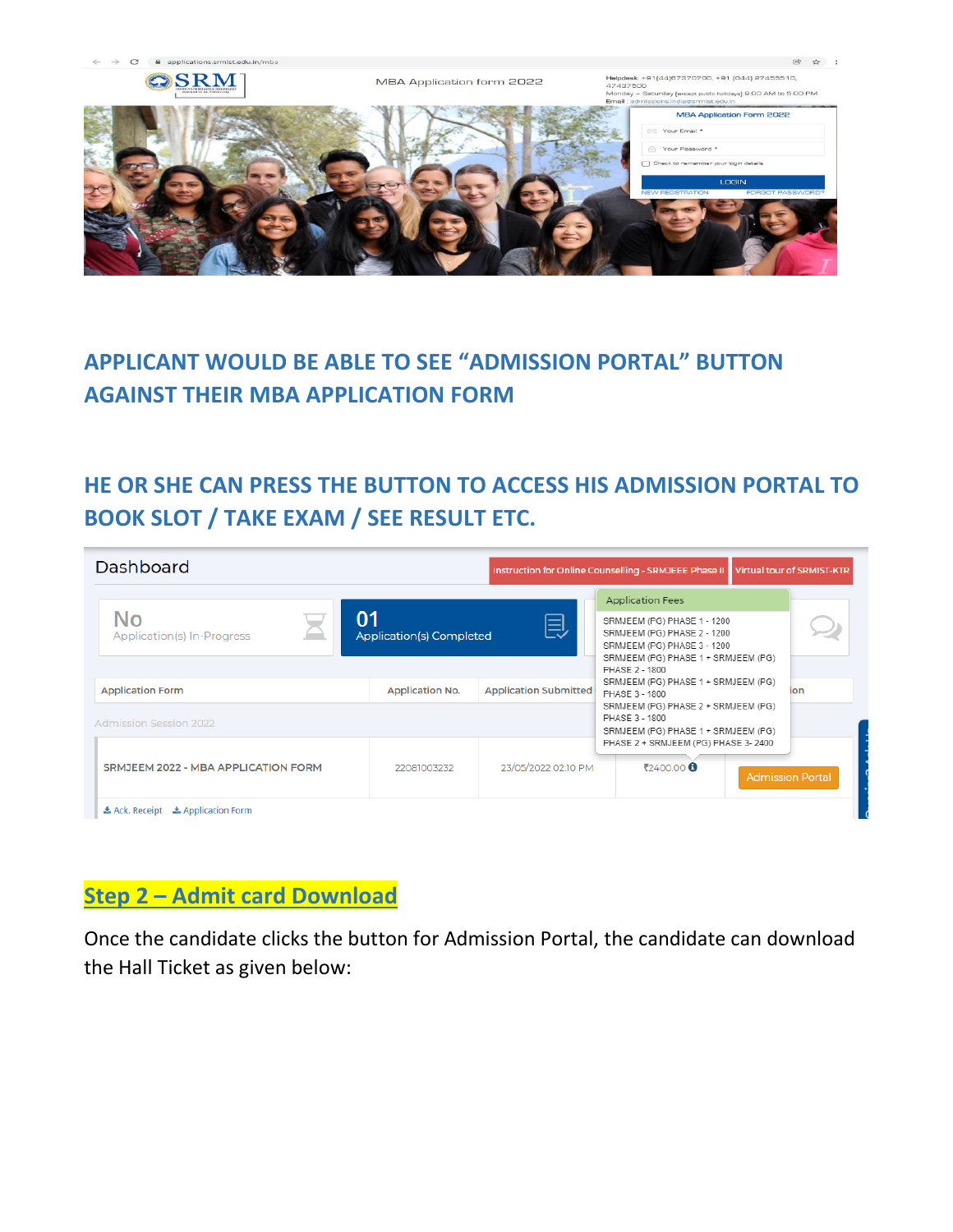| HENUS:                                           |                    |                | Applicant Photo              |
|--------------------------------------------------|--------------------|----------------|------------------------------|
| <b>DE L'ASSOUMENT VIEN</b><br><b>2</b> Dashboard | Applicant Form     | <b>Direct</b>  |                              |
| Educational Details                              | Applicant Name     | ARUN           |                              |
| Documents Upload                                 | Academic Year      | 2022-2023      |                              |
| Change Password                                  | Application Number |                |                              |
| (+ Logout                                        | Date of Birth      | ALL WAL WALKET |                              |
|                                                  | Mobile No.         |                | <b>Entrance Slot Details</b> |
|                                                  | Email ID           |                | Click here for Hall Ticket   |
|                                                  |                    |                |                              |

# **Step 3 Mock Test**

To ensure that the candidates get familiar with the set up infrastructure for taking online exam at home and to get comfortable with the exam interface, a mock test is facilitated on 25.06.2022. All the candidates are requested to take the mock tests available to them.

To avoid last minute disturbances/ clarifications, it is suggested to the candidates to take the Mock test as scheduled and be prepared for the final test.

The Instructions for the mock test will be available in the link *on 25.06.2022*

<https://srmjee2022.srmist.edu.in/Instructions/PG.aspx>

### **Step 4 Main Test**

The Main Test will be conducted on 26.06.2022.

The Instructions for the mock test will be available in the link *on 26.06.2022*

<https://srmjee2022.srmist.edu.in/Instructions/PG.aspx>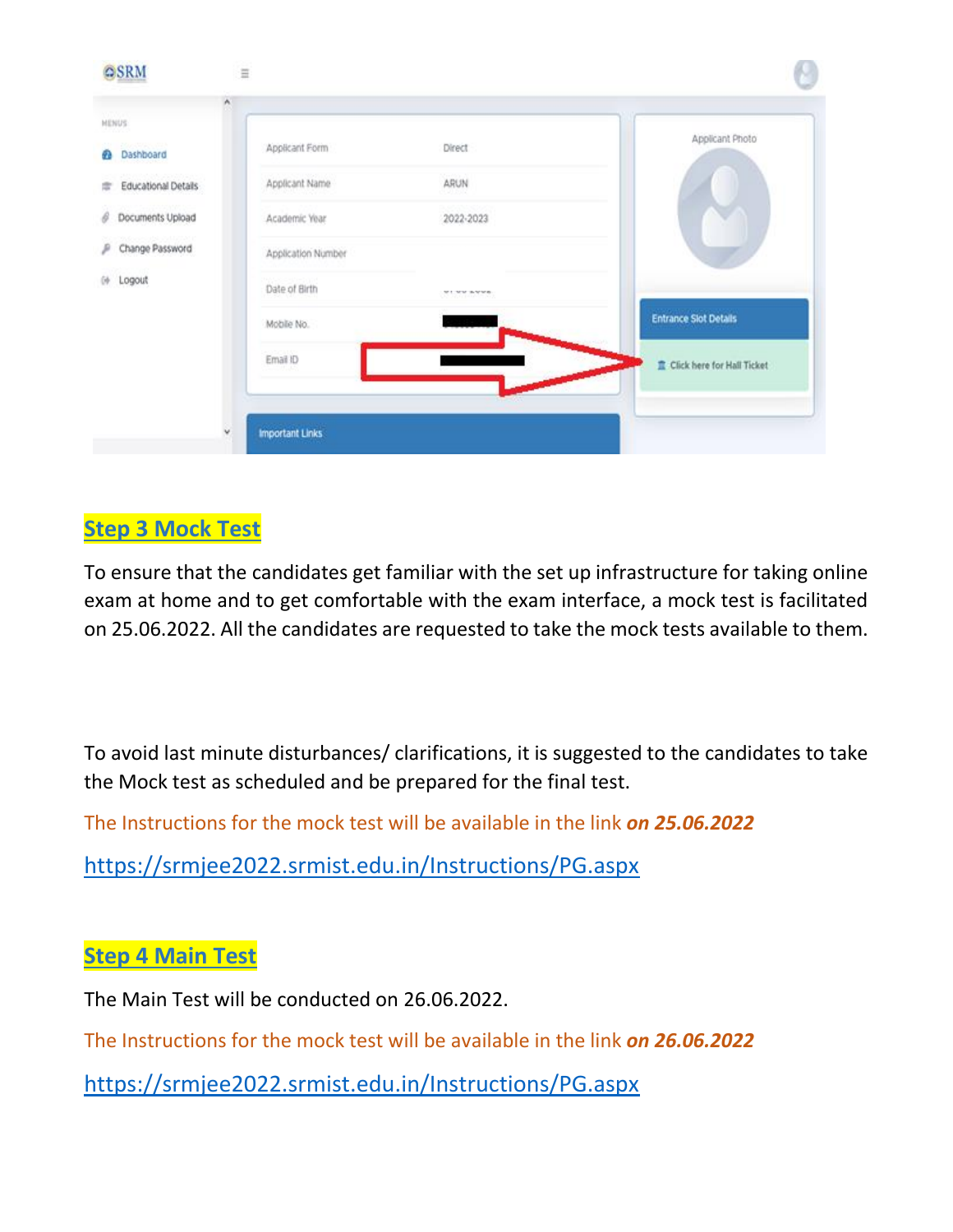# **Candidates will be watched remotely**

Before the start of the test, the web cam will be activated automatically. If your camera is not working, you will not be able to start the examination.

The candidate will be asked to take a photo as appearing on the screen and also asked to take a photo of any clear photo ID card.

Though the exam is online and the candidate is taking the exam from their home, there will be an invigilator monitoring every action remotely along with the help of AI engine.

The candidates will be invigilated / proctored by a remote proctor who will be watching all through the examination.

During the course of exam, in case of any suspicion of malpractice by the candidate, the remote proctor has the facility to send message/s to warn the candidate/s. In extreme cases of repeated offences being committed by the candidate, the proctor has the right to pause/terminate the test with further investigations.

### **Guidelines for Main Test**

- $\triangleright$  Candidates who have taken the remote mock test using SEB will only be scheduled for main exam.
- $\triangleright$  While taking mock test, their login details can be captured which can be used for the main test.
- $\triangleright$  Candidate have to login to the test using details in the admit card (password)
- $\triangleright$  Main examination will be of 150 minutes. The candidates are expected to login atleast 60 minutes before the test to take photograph of self and ID proof and to read instructions
- $\triangleright$  Candidates will not be allowed to end the test whether the candidate completes the test or quits the test for the first 120 minutes from the scheduled start of the test.
- $\triangleright$  Only one question appears on the screen and either the candidate answers the question or skips the same if he/she does not know the answer or does not want to answer. Once moved to the next question, the candidate cannot come back to the answered/skipped questions.
- $\triangleright$  On completion of exam, candidates are required to follow the instructions provided to close the exam.
- $\triangleright$  'I want to submit the test' button appears only after 120 minutes is elapsed.
- $\triangleright$  The quit password needs to be entered to EXIT THE TEST (WHICH IS MANDATORY), which will be available in the Instruction Manual for taking the test.
- $\triangleright$  Test also closes automatically once the scheduled exam time of 150 minutes elapses.